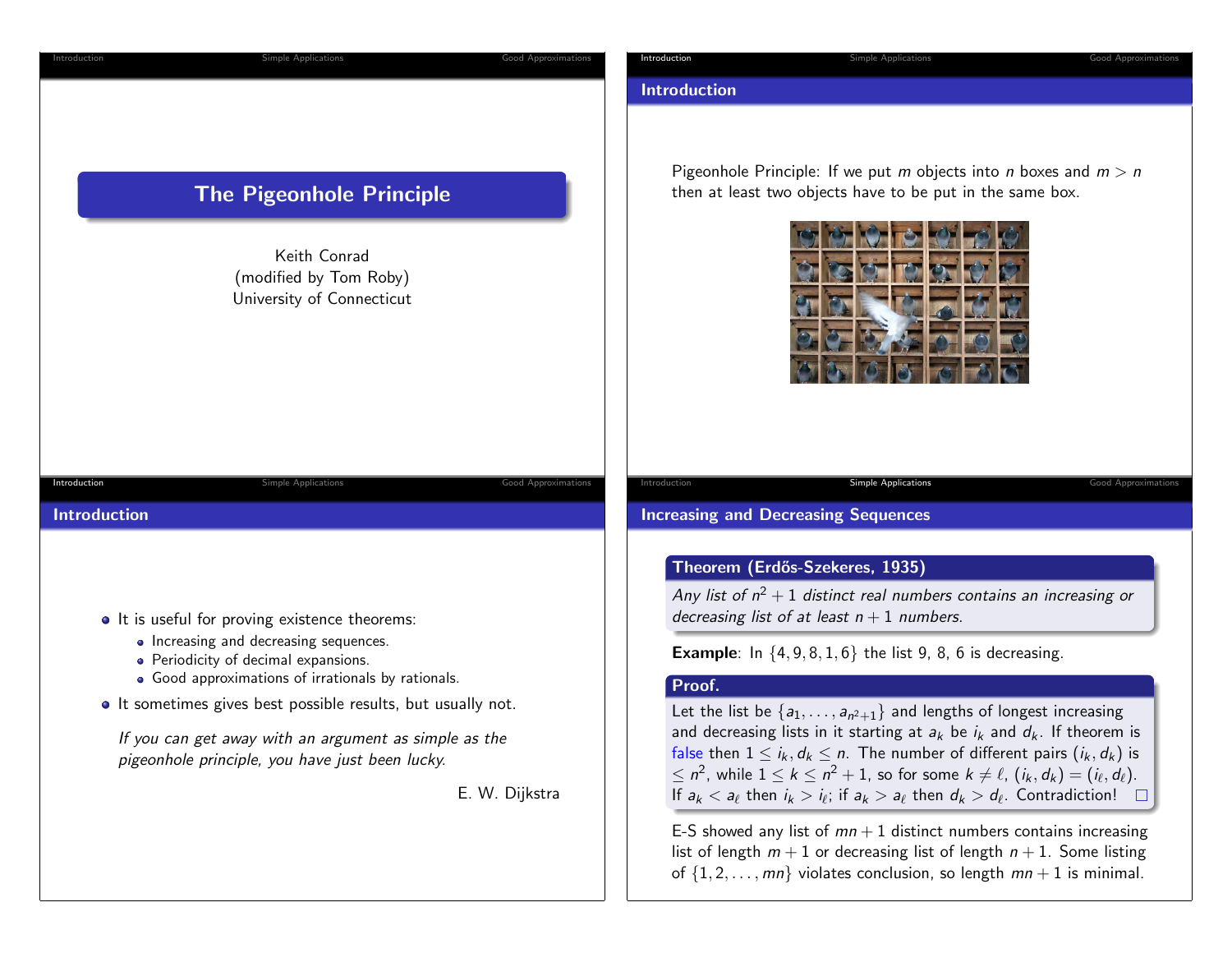| Introduction                        | Simple Applications                                               |
|-------------------------------------|-------------------------------------------------------------------|
| <b>Decimal Periodicity</b>          | $\frac{93}{148} = .62837837837837837 \cdots = .62\overline{837}.$ |
| $10 \cdot 42 = 148 \cdot 2 + 124$ , |                                                                   |
| $10 \cdot 42 = 148 \cdot 2 + 124$ , |                                                                   |

Lagrange's approximation theorem

### Theorem (Lagrange)

Introduction

If  $\alpha \in \mathbf{R}$  is irrational then there are infinitely many rational numbers  $x/y$ , in reduced form with  $y > 0$ , such that

$$
\left|\alpha-\frac{x}{y}\right|<\frac{1}{y^2}.
$$

Simple Applications **Good Approximation** 

Lagrange's proof was constructive, using continued fractions. We will give a proof of Dirichlet (1842). It is useful to think about theinequality as

$$
|y\alpha-x|<\frac{1}{y}.
$$

The number  $y\alpha$  is an integral multiple of  $\alpha$ . We want to show some  $y\alpha$  is close (in terms of  $y$ ) to some integer. For each  $N\geq 1$  we will put the  $N+1$  numbers  $0,\alpha,2\alpha,\ldots,N\alpha$ 

into  $N$  "boxes", so two of these must land in the same box.

#### Introduction

ntroduction

Good Approximations

#### Simple Applications **Good Approximations** Good Approximation

# Decimal Periodicity

For  $0 < a < b$ , the decimal expansion  $a/b = .d_1d_2d_3\ldots$  comes from

> $10a = bd_1 + r_1,$  $10r_1 = bd_2 + r_2,$  $10r_i = bd_{i+1} + r_{i+1},$

Setting  $r_0 = a$ , each remainder  $r_i$  is in  $\{0, 1, \ldots, b-1\}$ , so after at most  $b+1$  steps there is a repetition:  $r_i = r_j$  where  $0 \leq i < j \leq b$ . Then  $d_{i+1} = d_{j+1}$ ,  $r_{i+1} = r_{j+1}$ , and  $a/b$  has decimal period  $\leq b$ .

**What we don't learn**: If  $(10a, b) = 1$ , the period of  $a/b$  is a factor of  $\varphi(b)$ . For instance, the period of reduced fractions with denominator 51 is not just  $\leq$  51 but divides 32 (in fact it's 16).

Simple Applications **Good Approximations** 

#### Lagrange's approximation theorem

Pick  $N\geq 1$  and for  $k=0,1,2,\ldots,N$  write  $k\alpha=M_k+\varepsilon_k$ , where  $M_k \in \mathbf{Z}$  and  $\varepsilon_k \in [0,1)$ . Each  $\varepsilon_k$  lies in

$$
[0,1) = [0,1/N) \cup [1/N,2/N) \cup \cdots \cup [(N-1)/N,1).
$$

There are N intervals, so two of the  $N+1$  numbers  $\varepsilon_k$  (objects) are in the same interval (box): closer than  $1/N$  from each other. Let  $|\varepsilon_k - \varepsilon_\ell| < 1/N$  where  $k \neq \ell$  in  $\{0, 1, \ldots, N\}$ :

$$
|\varepsilon_{k} - \varepsilon_{\ell}| < \frac{1}{N} \implies |(k\alpha - M_{k}) - (\ell \alpha - M_{\ell})| < \frac{1}{N}
$$
  

$$
\implies |(k - \ell)\alpha - (M_{k} - M_{\ell})| < \frac{1}{N}.
$$
  
Take  $k > \ell$ , so  $0 < k - \ell \le N \Rightarrow |(k - \ell)\alpha - (M_{k} - M_{\ell})| < \frac{1}{k - \ell}.$   
Set  $x = M_{k} - M_{\ell}$  and  $y = k - \ell$ , so  $0 < y \le N$  and  
 $|y\alpha - x| < \frac{1}{N} \Longrightarrow \left|\alpha - \frac{x}{y}\right| < \frac{1}{Ny} \le \frac{1}{y^{2}}.$